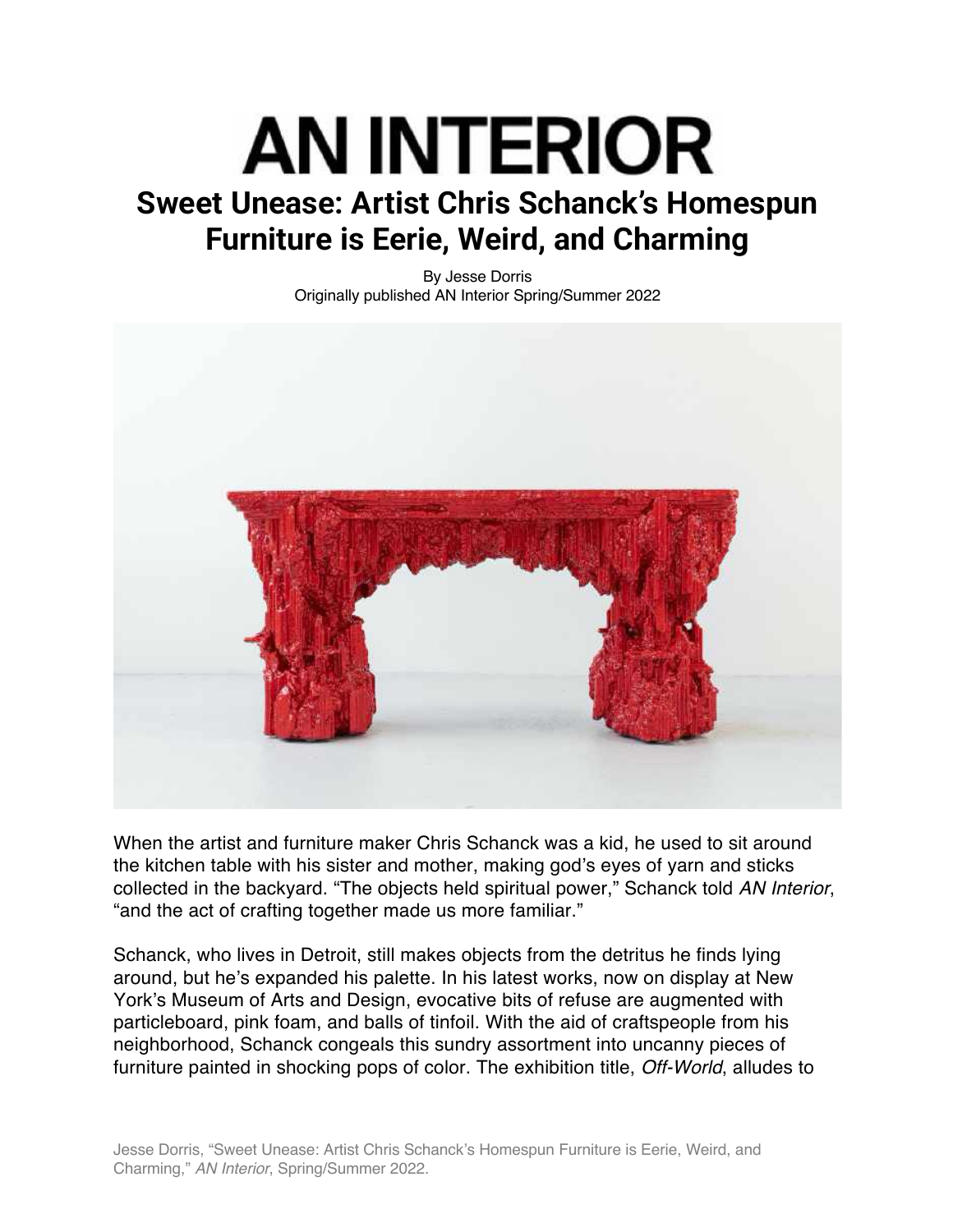the mid-century panic about extraterrestrials; it's an apt descriptor for these strange configurations of wonder, grief, and sweet unease.



"Gold 900," 2018. Wood, burlap, polystyrene, resin, aluminum (Michelle and Chris Gerard/Courtesy Robert and the late Julie Taubman)

Jesse Dorris, "Sweet Unease: Artist Chris Schanck's Homespun Furniture is Eerie, Weird, and Charming," *AN Interior*, Spring/Summer 2022.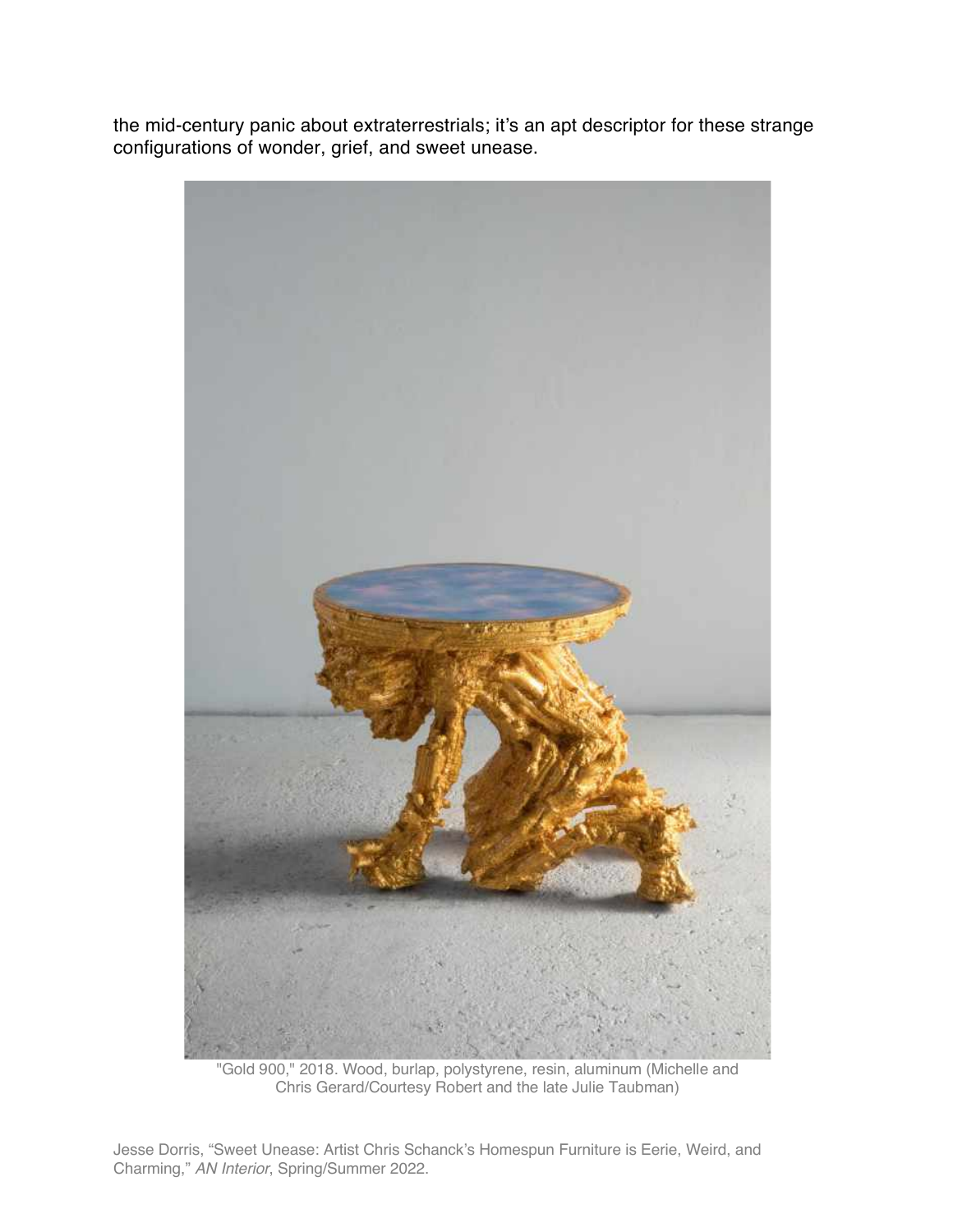*Mortal Bench* (2021) tops a borne settee with two eerie figures that nestle a glowing orb. A series of mirrors reveal disconcerting portraits, variously framed by bulbous creatures from beyond, bristly scraps of chicken wire, or funeral drapery. The cast-aluminum frame of *Sorcerous (artist's proof dining chair)* (2021) has a kind of architectonic rigor belied by its upholstery, a hand-printed and heat-embossed velvet with a cactus pattern. To the sitter it warns: Don't get too comfortable.

Several pieces show off Schanck's innovative "alufoil" process of wrapping packing foam in foil and then coating the whole in resin. But it's used to best effect in *Cryo II* (2020–1), a craggy mint-green cylinder concealing shelves. It's unique in the history of furniture design, Cranbrook Art Museum director Andrew Blauvelt told *AN Interior*. He first saw Schanck's work a decade or so ago, when the artist was finishing up his studies at the Cranbrook Academy of Art. The foil, he said, "is a surface treatment, which means the forms of the furniture below the skin, so to speak, are sculptural."



"Cryo II," 2020. Steel, wood, polystyrene, polyurea, foil, resin, OSB, suede (Clare Gatto/Courtesy Collection Museum of Fine Arts, Houston)

Jesse Dorris, "Sweet Unease: Artist Chris Schanck's Homespun Furniture is Eerie, Weird, and Charming," *AN Interior*, Spring/Summer 2022.